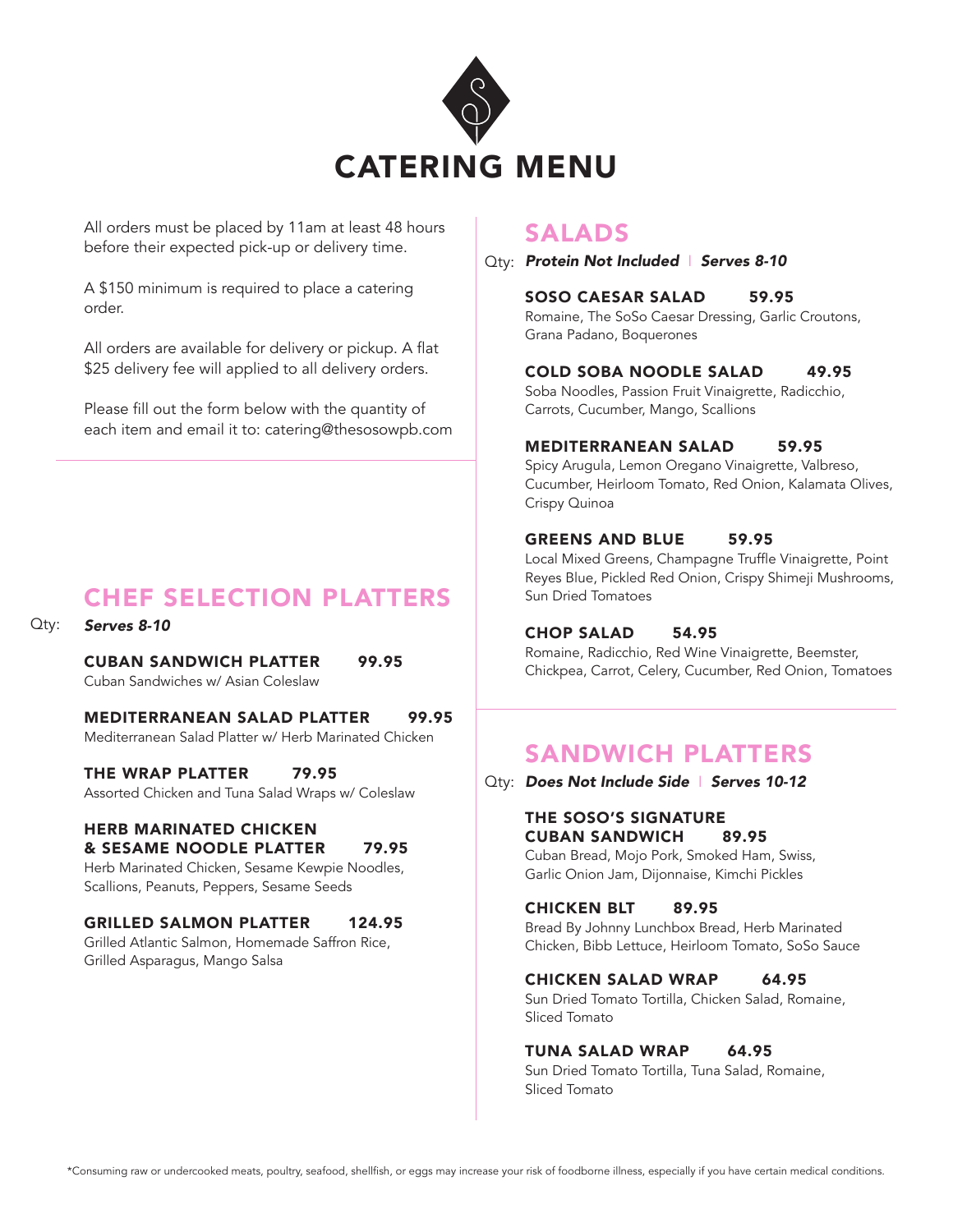

## PROTEIN PLATTERS

| $Q$ ty: | Stand Alone or Can Be Added to Salad<br>Serves 8-10            |       | ∪tv: |
|---------|----------------------------------------------------------------|-------|------|
|         | <b>HERB MARINATED CHICKEN</b>                                  | 34.95 |      |
|         | <b>GRILLED ATLANTIC SALMON</b>                                 | 89.95 |      |
|         | <b>GRILLED PRIME PETITE TENDER</b>                             | 89.95 |      |
|         | <b>GRILLED SHRIMP SKEWERS</b>                                  | 74.95 |      |
|         | <b>HOMEMADE RED BEAN</b><br><b>VEGAN PATTY</b>                 | 34.95 |      |
|         | <b>SLOW ROASTED MOJO PORK</b>                                  | 59.95 |      |
|         | <b>CHICKEN SALAD W/ ALMONDS</b><br>& DRIED CRANBERRIES (QUART) | 19.95 |      |
|         | <b>TUNA SALAD (QUART)</b>                                      | 19.95 |      |

### SAUCES & CONDIMENTS

| Qtv: | <b>Compliments Proteins   Serves 8-10</b>                   |      |
|------|-------------------------------------------------------------|------|
|      | <b>HOMEMADE GUAVA</b><br><b>BARBECUE SAUCE</b>              | 7.95 |
|      | <b>HOMEMADE CHIMICHURRI</b>                                 | 7.95 |
|      | <b>CHEF CESAR'S SIGNATURE</b><br><b>PINEAPPLE SWEET SOY</b> | 7.95 |
|      | <b>MANGO SALSA</b> 14.95                                    |      |

Mango, Sweet Onion, Jalapeño, Lime, Cilantro

PICO DE GALLO 9.95 Tomato, Sweet Onion, Jalapeño, Lime, Cilantro

## DRINKS

| $Q$ ty: | <b>Prices Reflect Individual Servings</b> |      |
|---------|-------------------------------------------|------|
|         | <b>GLASS BOTTLE COCA-COLA</b>             | 4.00 |
|         | <b>DIET COKE</b>                          | 3.00 |
|         | <b>ZEPHYRHILLS SPRING WATER</b>           | 2.00 |
|         | <b>NATALIE'S LEMONADE</b>                 | 5.00 |

# SIDE DISHES

*Serves 8-10*

SIMPLE ORZO 29.95 Short Grain Pasta, Parmesan, Butter SUNDRIED TOMATO ORZO 54.95 Short Grain Pasta, Sundried Tomato Lemon Butter, Heirloom Cherry Tomatoes, Spicy Arugula PATATAS BRAVAS 64.95 Marble Potatoes, Garlic Aioli, Chili Oil, Fresh Herbs and Spices SESAME PEANUT NOODLES (QUART) 25.95 Lo Mein Noodles, Sesame Kewpie, Bell Peppers, Scallion, Crushed Peanuts ASIAN COLESLAW (QUART) 14.95 Mixed Cabbage, Carrot, Red Bell Pepper, Sesame Slaw Dressing CHARRED CAULIFLOWER STEAKS 59.95 Cauliflower, Za'atar, Lemon Tahini, Pomegranate, Herbs BRUSSELS SPROUTS 59.95 Pineapple Soy Glaze, Drunken Cranberries, Toasted Coconut GRILLED ASPARAGUS 44.95 Grilled Asparagus Spears, Simply Seasoned MIXED TROPICAL FRUIT (QUART) 21.95 Pineapple, Kiwi, Mango, Red and Green Grapes STEAMED BASMATI RICE 9.95 HOMEMADE SAFFRON RICE 11.95 ASSORTED KETTLE COOKED<br>POTATO CHIPS 3.00 EACH POTATO CHIPS TORTILLA CHIPS 3.00 EACH

# DESSERTS

| $Q$ ty:                                              |       |
|------------------------------------------------------|-------|
| <b>HOMEMADE SNICKERDOODLE</b><br><b>COOKIES (12)</b> | 25.00 |
| <b>BANANA PUDDING</b> (Serves 2-3)                   | 6.00  |
| <b>DIRT PUDDING</b> (Serves 2-3)                     | 6.00  |

\*Consuming raw or undercooked meats, poultry, seafood, shellfish, or eggs may increase your risk of foodborne illness, especially if you have certain medical conditions.